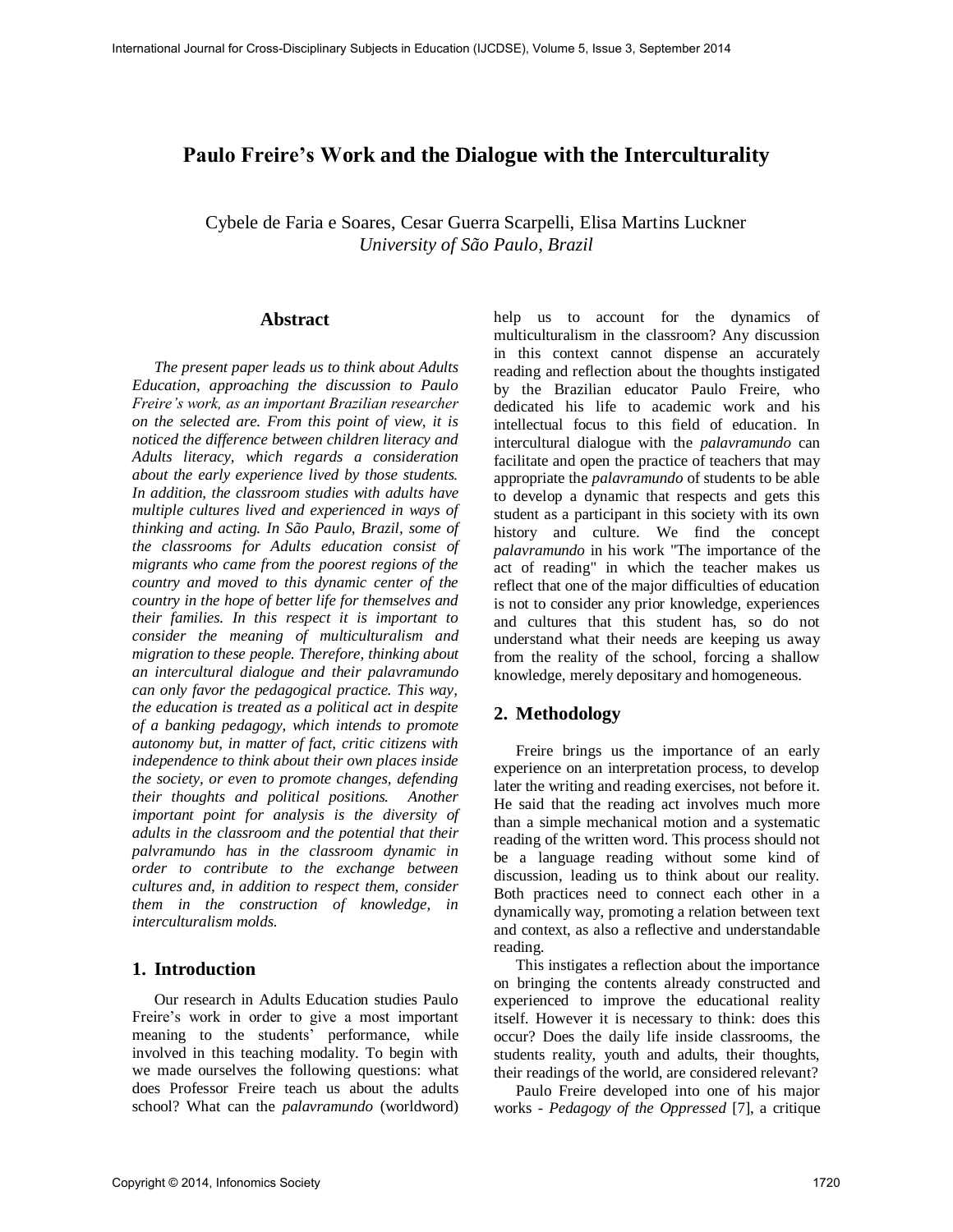of the knowledge and skills that are not developed and built through the history and the lack of relation between the reality of the participants on society, which in most cases are oppressed and excluded from the educational process as they already know many things without importance to the school nowadays. The whole educational process is imposed on them through policy decisions, what Freire calls as a "banking pedagogy", which is an educational process that develops through the simple "knowledge warehouse", or we could say the simply acceptation of this knowledge, while students only would develop an act of memorization. Freire also affirms that people, as receivers, would be seen as having their "empty heads", which should be completed by the knowledge already established and which are generally guided by the ideology of the dominant group. The criticism of this pedagogy also focuses on the idea that there is a "standard" education, a pattern that homogenizes all and excludes many social groups that are distant and so this pattern are stigmatized and classified as worse, or a lower "culture".

Instead of communicating, the educator makes" deposits and reports" that students, mere incidents, patiently receive, memorize and repeat. It beholds the banking concept of education, in which the only leeway given to the students is to receive those deposits, saving and archiving them. Margin to be collectors or archive makers of collected things [7].

Reflecting on education within the concept of *Pedagogy of the Oppressed* [7], we can realize what has proposed Paulo Freire with the idea on building an education with a freedom function. People would build their own story, being agents of their own knowledge and the act of educating would cease to be that mechanic motion hierarchically imposed from the top down and so, therefore, there will be a dialogue between their reality and the act of teaching, as well the act of learning, considering everything that someone can comprehend having touch with culture and living it. Thinking about that, there are so many spaces where the knowledge process for release may occur, expanding beyond the school environment to many discussions that with correlate with our daily life. Culture, in turn, is replaced by the mean value because it is not something imposed, pre-cast and drawn, but is each one's life expressing the relationship of teaching and learning, as well to teachers as learners and instructors, with living experiences and knowledge

discarded by their work; as well to students suffering with new concepts disconnected to earlier knowledge. It means that education and the school will be a place in which many cultures and knowledge, not a single knowledge, can coexist with multiple values, minimizing, if not undermining, the hierarchy between it lately.

It is important to reflect about the impact of the ideas of Freire in Brazil, which until today has a high number of illiterates and semi - illiterates, and terrible results in levels of education (especially in the area of exact sciences). So designing an education whose role is not to shape the students to what befits society, but will be a new understanding on how the society with all its prior knowledge and culture, possibly the development of a fairer education that could help in raising the literacy rate of the Brazilian education (As Paulo Freire was able to do in certain regions of Brazil), as well in many other aspects that all the learning process through the first step on the literacy may be improved.

Our practical experience on Adults Educational area had shown us how these students bring with them a low self-steam because they are coming back to school out of the official age. Many testimonials of students as well of some of their teachers had should us the importance of new methodologies, to include them in a new culture, the school environment. Some of them are inside classes because they need to be graduate for better jobs positions, but as they carry many life experiences and want to be heard, most part of these groups respect teachers with an inferiority feeling, starting to believe that these previous knowledge doesn't mean anything to the school, to their works, to the society. When the educators encourage them to exercise their autonomy in an intellectual work, connecting their accounts to the subject in discussion, they can build a prominent and useful knowledge. Some of those testimonials clarified that those teachers had to change their ways of explain or discuss any subject considering the difference between Adults education classes and regular ones. This way, literacy and also the continuance of education in process may stand with meaningful formation, promoting changes and critical thoughts, individual but vast in all manners of facts.

Thinking about this education presented by Professor Paulo Freire, he realized that there is no neutrality in education because the whole instructional process is immersed in a thought oriented and political ideals, where someone will be "winning meat or not on the relationship between the acts to terminate or to announce " [4], which leads us to think: "to whom and why, so against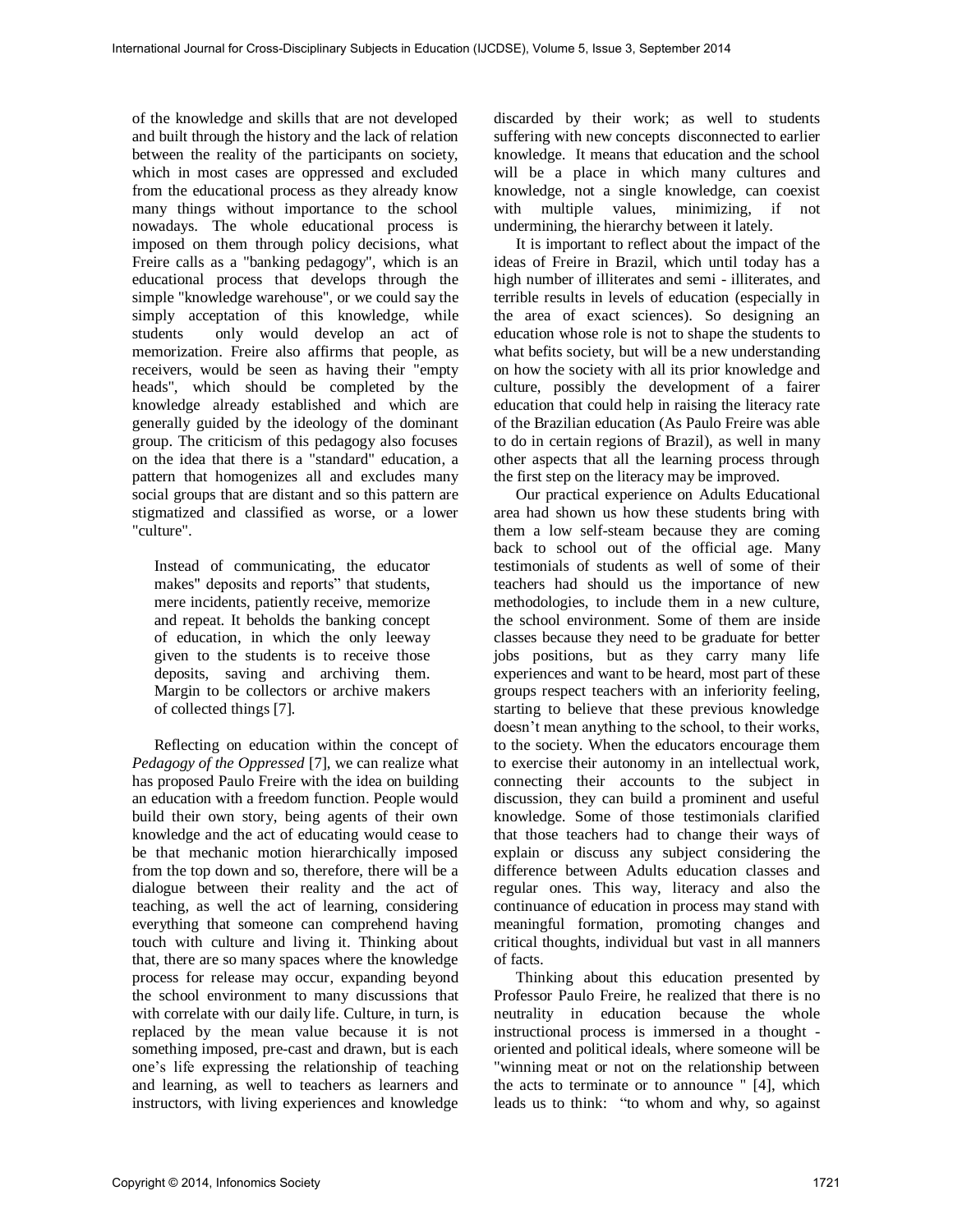whom and what we do educate and to whom and why, so who and what, develop political activity?" [4]. Again, the approach between education and politics is clear.

Within this general framework proposed by the Brazilian educator is possible to realize the necessity of an education that is useful, that is built with time, as stating in his book *Pedagogy of Autonomy* [6]:

So even, thinking with rightness puts the teacher or, more broadly, the school, the duty to not only respect the knowledge that students have, especially those from lower income groups of the community that come to it - with constructed knowledge in practice - but also as for over thirty years I have been suggesting, discuss with students the reason for some of this knowledge in relation to the teaching of content [6].

This statement expands the idea that just listening and respecting carefully can involve these learners in the educational process, so we will be including their history and culture inside our discussions, since much more is needed, we must reflect, allocate, discuss and understand even more, designing the same consideration of each one's life. "The crop circle at the Paulo Freire's method revive life in profound criticism [6]:

It is important to highlight how an understanding of the world expands into a liberating vision of education: Paulo Freire had adopted as its motto that "the world is not; the world is being " and that belief was worth for him too, because every minute was a unique opportunity, to act to change the world, and in it, people, standing, he also transformed himself. And the possibility of even believing deeply in some values , afford" reevaluating it" tomorrow from new historical - cultural conditions. This is why this teacher was always ahead of his time [1].

Therefore, the mean idea is to shatter with the previous point of view of a fixed world with a culture with all answers, alone, but changing it can be constructive, as discussed and reviewed in all areas of life. And we can consider the participation of all social groups with all cultures doing it, as they represent this new scenario, with their life experiences well expressed in and out of school.

A baseline point for Freire is critical to the imposition of a single cultural model. Involved in the act of teaching with a perceive turn, this contrast

between his reality and what is transmitted, achieving most often identifying this surface about the content they bring. The lack of neutrality of education is evident in the educational activity. "The contradictions that characterize society are being penetrated in the intimacy of educational institutions, where systematic education is giving up while changes their role or their reproductive effort of the dominant ideology." [4].

Paulo Freire let us the following premise: "Education is a political act." [4] and therefore, the ways of organizing education are branded, in most cases, by oppressors political ideologies. Education is structured as an essential piece of the production gear for the labor market, but now we can notice an urgent necessity for appropriate subjects which should promote autonomy while they could understand their places in this system, learn how to develop an individual though, or even a political position to themselves, as active citizens within our society. But a possible "gateway" for understanding the social world of work in the foundations of the capitalist system is based in a cultural understanding. "The globalizing processes settle down interculturalism when creating modern world markets for material goods and money, messages and migrants" [3]. The teacher cannot do without this understanding cultural dynamics in the classroom and in the construction of knowledge with these adult learners.

In São Paulo, Brazil, some of the classrooms for Adults education consists full of migrants who came from the poorest regions of the country and moved to this dynamic center of the country in the hope of better life for themselves and their families. They have particular knowledge that doesn't dialogue with anything learned at school. In this respect it is important to consider the meaning of multiculturalism and migration to these people, because if it start to be considered inside the classroom the work to be done not only in literacy process, therefore, thinking about an intercultural dialogue and their *palavramundo* can only favor the pedagogical practice. Other important thing to be considered in this matter is the huge number of students that stopped to study in the formal age, got in touch with school again because of the necessity for better job position, that go away again, while does not understand the language used by the teachers, can't comprehend their explanations and, ashamed by not knowing, doesn't ask at all. Noting this, some teachers try to do get in touch with their social and historic lives, otherwise will not be able to teach. Their job include not only to prepare a class to teach, researching and them talking, but also starts to listen, to know what they know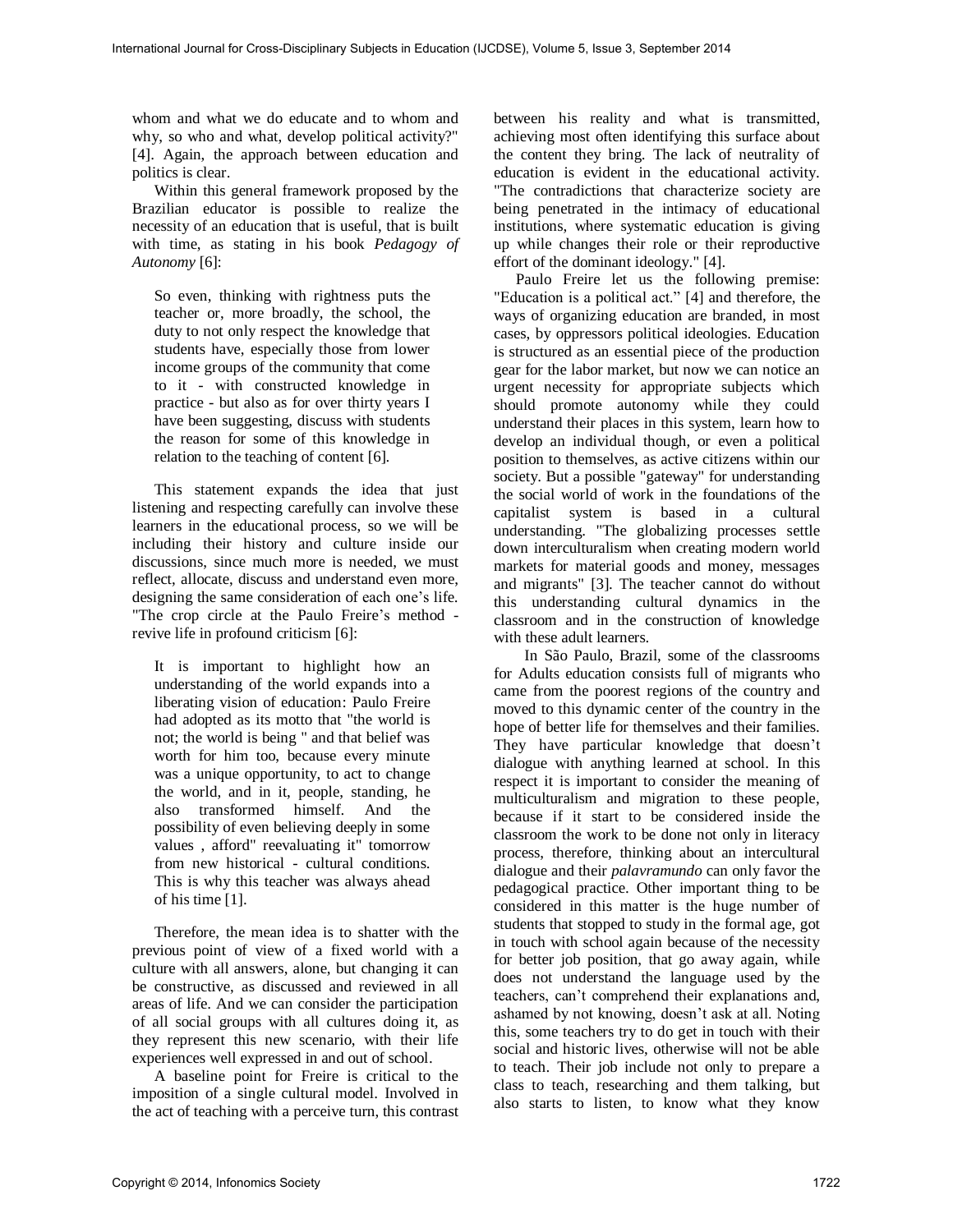previously, to also know where it can link with school subjects and how, opening to ways on doing it, what promotes different projects, proposals and methodologies.

 This way, the education is treated as a political act, in despite of a *banking pedagogy*, which intends to promote autonomy as possible, starting where the students are in the beggining but, in matter of fact, nowadays the practical always critic citizens with independence to think about their own places inside the society, or even to promote changes, defending their thoughts and political positions. Another important point for analysis is the diversity of adults in the classroom and the potential that their *palvramundo* has in the classroom dynamic in order to contribute to the exchange between cultures and, in addition to respect them, consider them in the construction of knowledge, in interculturalism molds.

Mayo [8], University of Malta, is also upholder of an education that considers all subjects, that is intercultural. In an article in Lusophone Journal of Education, he discuss Paulo Freire's studies with an emphasis on dialogue inter -ethnic. While exploring is possible to notice the difference between our reality from what he researched (he works with immigrants and us, with adults), but his work matters because reiterates the need to listen to the other testimonials of life, opening the world others to a better understanding about each other as a great possibility to discover ourselves while confronting what we know to what we are listening and learning.

With an enumerate list of challenges for educators who work with the various ethnic groups, among them, some topics serve us: we should not look at them as "deficits", we should be wary of representations of the constructs of "the other" while critical educators need to transform themselves into "border-crossers", must beginning with the understanding of something about the culture of others, including religion" [8]. It endorses the speech defense's ending the position of the cultural superiority of one group, over another, to get through an open dialogue.

When Paulo Freire and another educator, Moacir de Góes, began thinking about adults literacy they realized that this field was requiring an appropriate adequacy, leading with more specific considerations because it guards peculiarities in comparison to children literacy [9]. In other words, there was no adequacy of language, curriculum, methodologies, considering this group's specific needs. Therefore, Freire argues that we cannot allow youth and adults to be treated like children within the school. He justifies it explaining that

adults have a life history that should be considered, they have a *palavramundo* already established, or so their own *worldword.* 

The necessity of an education whose function releases people is urgent, where the text will have to know the context and its meaning. For this the Brazilian educator Paulo Freire brings us an important purpose and useful concept, the *palavramundo*, which represents all the previous knowledge that people carry with them in all their experiences, feelings and interpretations of the world. Understanding the *palavramundo* is valuable especially when it comes to learning processes (reading, writing, adults literacy, etc.), For "Reading the world precedes reading the word, so that posterior reading cannot dispense the continuity of that reading" [4]. There's no possible liberating education without reflecting on the importance of considering *palavramundo*, this prior knowledge on the act of educating, as it regards all the interpretation processes that leads any students while reading or comprehending culture, in any possible way it may be offered.

The discussion about the *palavramundo* initially appears in the book "The importance of the act of reading : Three items that complete a work" that aims to discuss the construction of the appropriation of knowledge especially in a reading approach that would be contrary to the *Pedagogy of the Oppressed*, whose proposal is to reflect the value of the specific knowledge of each person individuality on the construction of the act of teaching, also considering how different cultures (especially those related to people with lower qualities in life) should discuss and participate in the content taught.

To understand the *palavramundo* Freire performs a dive in its infancy noting that the development of knowledge was presented to him long before the moment when he would be taught at school. This educator's immersion recalls his life as a child in the northeastern state of Pernambuco, whose images and experiences that had already demonstrated its way of reading and understanding the world was determinate through living in that particular part of Brazil. "Text", "words" and "letters" not framed in educational systematization which would have imposed a different representation.

The " Text ", " words " and " letters " that are embodied in the context of singing birds - the Tanager, the pro - looks - way - that comes, the thrush [... ] the rainwater kidding geography : making lakes, islands, rivers, streams [... ] the smell of flowers roses, jasmine - in the body of the tree, the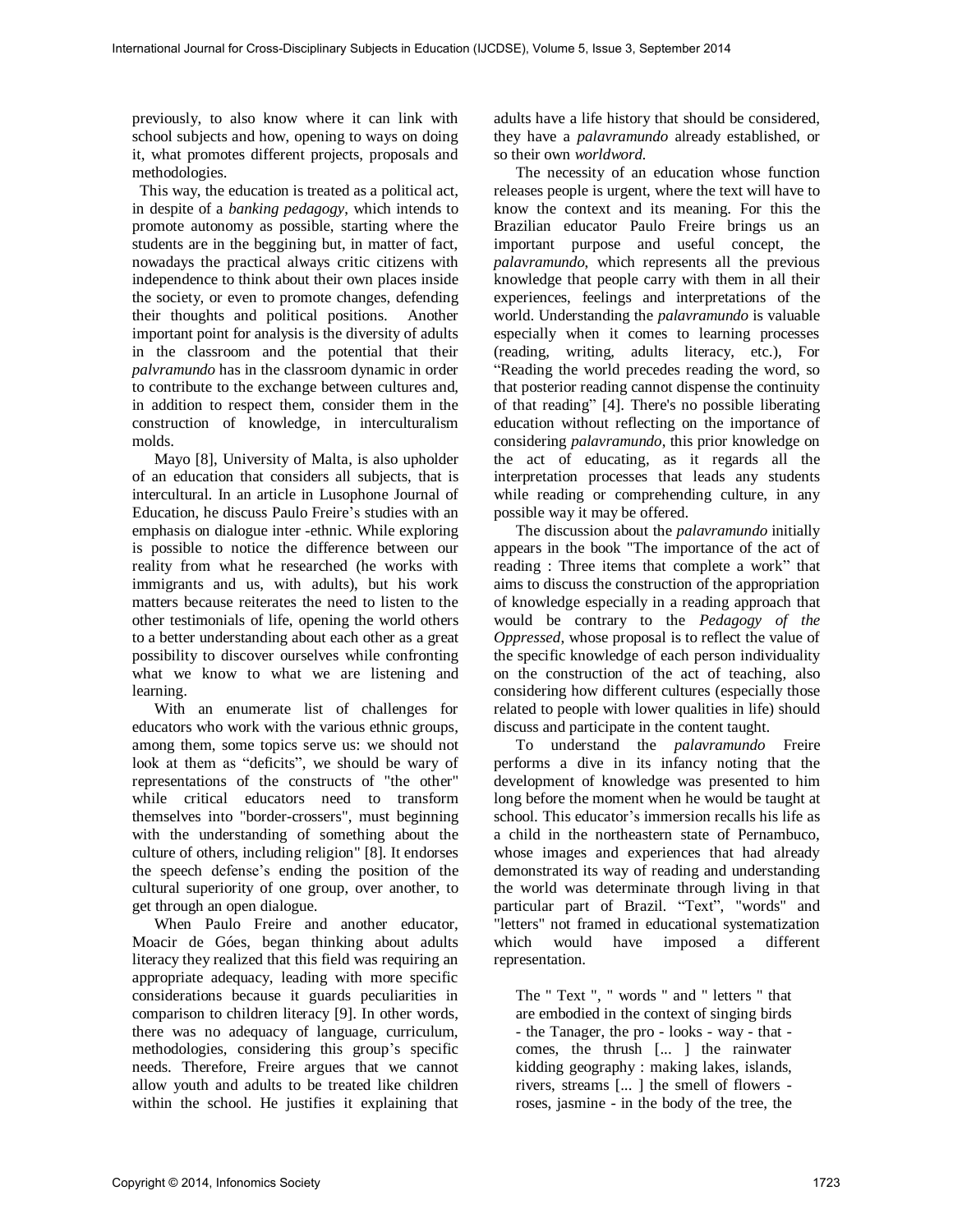bark of fruit in different color shades of the same fruit at different times [4].

This way, is possible to realize the importance of enlightening manner of observations, as the reading of this entire world, makes up the act of reading and learning in order to possibly the interpretation in itself. Compare, connect, watch and contextualize a part of all this construction. By observing the phases of the fruit there is a sequence of ideas and interpretations, when to know which fruits are ripe is to understand a number of factors, which together build the language that reading the words without context, without the world, are only words that doesn't build knowledge, just gives a mechanical perception of the language. It is necessary to understand what was our reading of the world and especially to us, which is the reading world around us, considering people and their cultures on it.

Freire says that all this "archeology" of his past and how he processed his act of reading was important to understand the process of adults literacy for it is" as a political act and an act of knowledge, therefore, as a creative act " [4]. The *palavramundo* makes our understanding about education, especially with adults as " empty heads "become too has no meaning at all, as it's necessary that this act of learning start now to be creative, to be meaningful, linked with the reality of the learner, that already have the knowledge on oral expressions, needing to learn how to transcribe and therefore, to read interpreting what does it means to him or her, thinking that all answers can be relevant. However, it is required for an interconnection where the words should actually have meaning, where this word is a "specific agent" which constitutes the adult's life (for example, a brick mason with the word brick and a housewife with the word flour, etc.).

An educational space that understands respects and experiences the *palavramundo* of their students provides a useful knowledge that has meaning for all people and cultures. "Learning to teach is not to transfer knowledge but to create opportunities for their own production or its creation."[4], meaning that this work makes the *palavramundo* alive. "When I walk into a classroom I must be open to the inquiries, the curiosities, questions from students" [4].

About *palavramundo* Elter Manoel Carlos says that the concept of *palavramundo* is presented in a pedagogical –political thought.

Paulo Freire. Marked by a turbulent historical period and existential pessimism (Latin America, Europe, Africa), where he dominated a vision of the school as a space of social reproduction of ideologies; Paulo Freire, with the strength of his existential optimism and faith in human nature introduced, in education, to contestation, utopian, mobilizing and hopeful language, directed to the future, giving rise to a pedagogy that transforms (inter) subjectively human consciousness" [2].

 When we think about *palavramundo*, the field of action and perception of education expand in the act of teaching and learning. The school is not only one educator, but various institutions present in people's lives, inside their lives. Churches, NGOs and public libraries, for example, are spaces of knowledge that are immersed in that reality and, in general, in the individual history of people that attend, divulging, collecting, producing, reproducing and discussing culture in all kinds of speeches.

 In the *Importance of the act of reading* in the second article is valued the function of public libraries, since that, according to Freire, these are spaces that can involve the whole community in the construction of knowledge. According to the educator, the libraries end up being only a "silent deposit of books" [4], and as proposed, it becomes alive and useful, suggesting that visitors can leave in your region, searching for a proper place for legends and stories of his acquaintances among other things on its basis, to build their own literature, through leaflets, texts or even videos, or we could say, by getting in touch with all disposed cultures.

 The teacher develops a very important role in building an education as a liberating practice, as it should be positioned in a humble way in the construction of knowledge in all formal and nonformal educational spaces. Only with the construction of coherent dialogues where no student or teacher wants to put only one knowledge, culture or point of view as better than the other, an education for the purpose of liberation is possible.

A great job, a popular, especially peasant area that could be developed by librarians, documentalists educators, historians, would, for example, do the survey of the history of an area, through taped interviews that older and older residents of this area, presented as a witness, were setting the fundamental moments of their common history. Over time it would have a collection of stories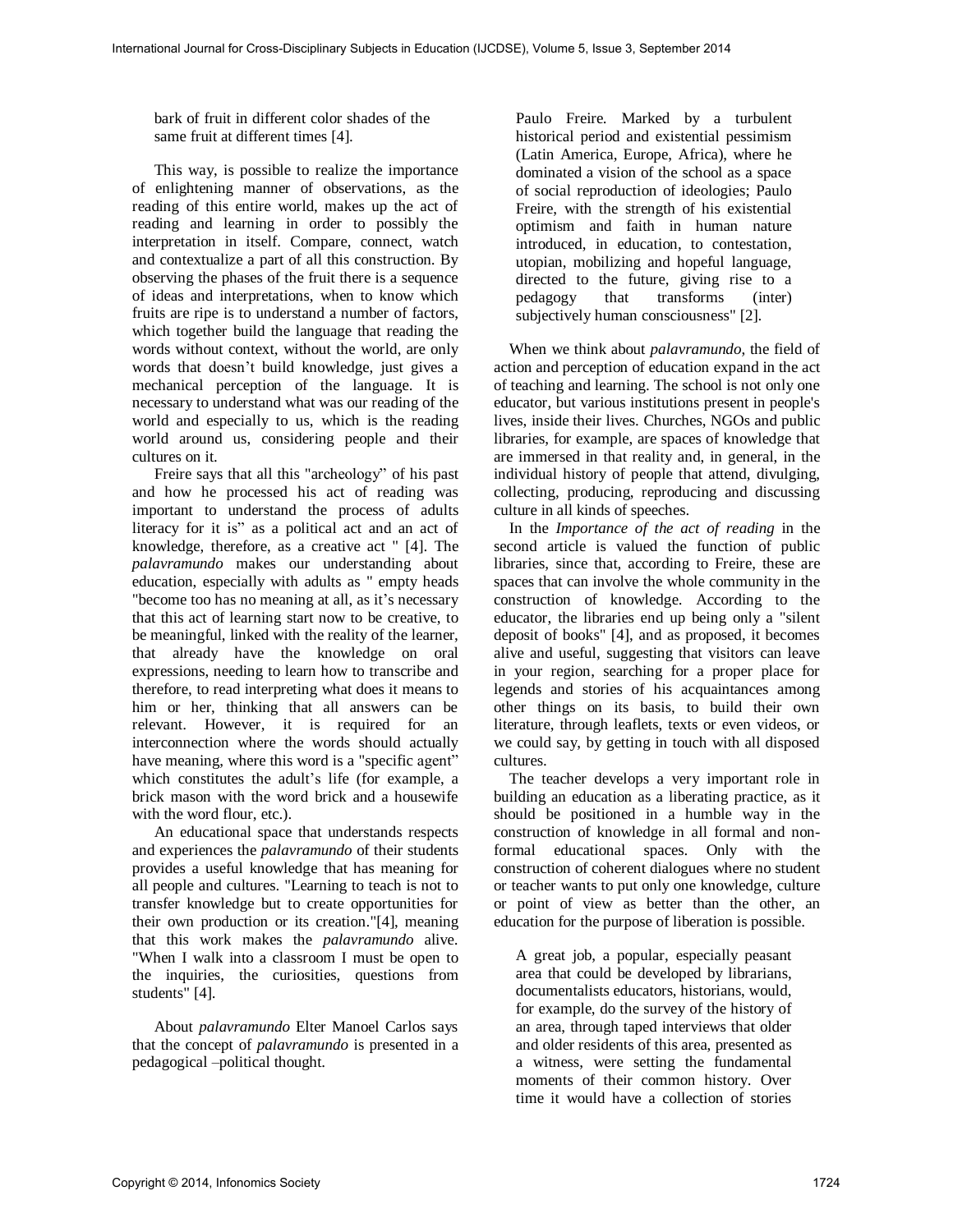that would make living part of the history of the area at bottom." [4].

 We realized the necessity on building a new conception about reading and how it develops naturally transposing the limited physical space of the school and the rules imposed on it to be considered correct. Although, what would be a correct reading? For the educator Paulo Freire, would possibly not one interpretation, as required hierarchically by authoritarian oppressors, who just impose rules and paths that should be followed. In his study, the researcher Elter Manoel Carlos describes in the following:

Today, when we refer to the concept of reading we report us not only the powers that the subject has to master the techniques of graphical decryption, but essentially, the ability to interpret, analyze and understand the content of a given text. Initially, the term reading had a more limited meaning, since it was limited essentially to the domain of skills and competencies of identifying graphic symbols, rules of punctuation and its junction to produce sentences. Therefore, traditionally, the literate guy was the kind of citizen that knowing he could identify the letters together to form words and sentences. Moreover, the dogmatic and traditional education predominated discredit the value of freedom of the subject - readers, since there was a check on the exercise of interpretation, the reading being a mere appropriation an information, ideas and truths found in texts [2].

 In *Pedagogy of Autonomy* may be found a sequence of requirements that according to the author will possibly the achievement of this proposal and the autonomous act of teaching, which is likely to be an important way to real appreciation as the act of reading on itself, as understanding turns into the prior knowledge. Among them we have to teach differently: respecting and instigating the autonomy while being educated; apprehension of reality; curiosity; listening skills; readiness for dialogue; freedom and authority, among others.

 Then thinking of a freedom proposal, we realize how to consider each person living history, also realizing how this education immersed in thoughts of policies and guidelines favors certain desires (in this case, of the oppressors). To get into an education that releases it is necessary to reflect, build together and humbly realize that each person

is free as an agent of your own knowledge, especially in Brazil where we realize what Paulo Freire affirms: "Brazil was "invented" top-down, authoritarian. It is necessary to be reinvented in other terms." [4].

As a teacher I spare no opportunity to witness the students the confidence with which behave when discussing a topic, to analyze a fact, to state my position in the face of a government decision. My safety does not rest on the false assumption that all know, that I am the "greatest". My safety is founded on the conviction that know something and I ignore something that joins the certainty that I know better what I already know and know what we do not know. My safety is founded on knowledge confirmed by the very existence of that if my inconclusiveness, of which I am aware, attests in one hand, my ignorance; I opened the other, the way to know [6].

 Educate to liberate and be free to educate for this, is the proposal of the educator Paulo Freire, while reflecting on the importance of *palavramundo*  promoted the act of reading and its relationship to the construction of interculturality, what demonstrates clearly how the whole theory and practice developed by the Brazilian educator here mentioned in a way to build an education that liberates, that builds knowledge truly valued and useful, as these will be reflected, worked and related to the history of each student.

However, Freire argues that in despite of thinking this relation between power and the education act, this does not mean that education is merely a "reproducer of dominant ideology" [4]. This means that the actual differences between their lives reality, those who live the educational context will be the next to teach, which demonstrates no neutrality on formal or informal educational processes. There is an unfriendly game: while education is a *status quo* maintainer mechanism and it is done by people with many alive thoughts, giving vibrancy and dynamism to the educational act. Therefore, the analysis of the Adults Education process cannot fails on giving tone to attempts that may promotes a subversion of the oppressive order. What is worse than it is their systematic dropout of school because its whole intellectual work is meaningless to them, since it denies the legitimacy of their thinking, their *palavramundo*. While it is denied, their practice in and on our complex world are pulled out, and finally the reality is presented as shallow, meaningless to the person itself and the